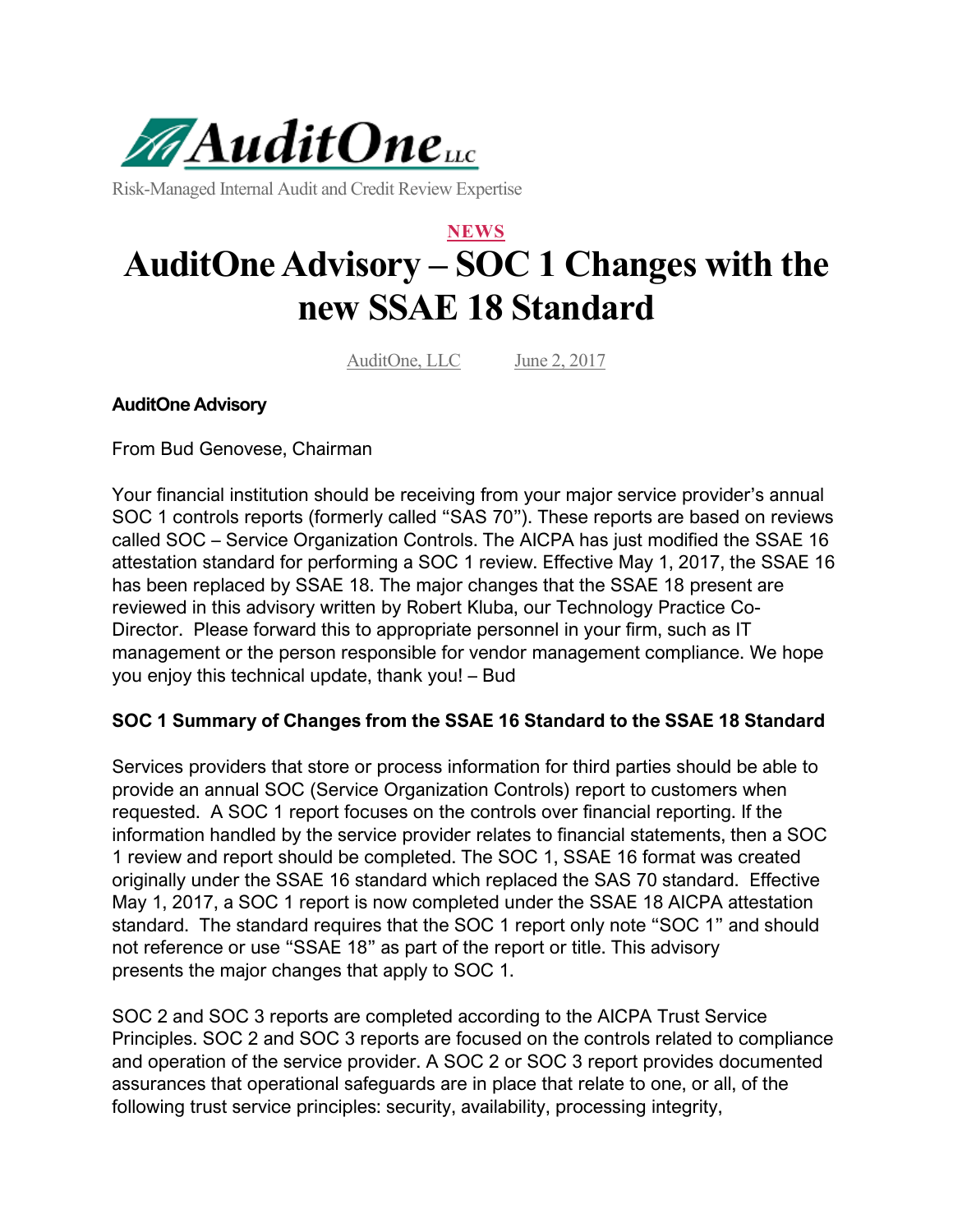confidentiality, or privacy. The following changes do not affect the SOC 2 and SOC 3 reports, as the SSAE 18 does not apply to them.

# **SSAE 18 Changes That Apply to SOC 1**

## *Subservice Organizations:*

SSAE 18 is requiring that service organizations implement processes that monitor the controls at subservice organizations. This new requirement requires service organizations to state the vendor management controls they have in place for subservice providers (for example, colocation facility).

# *Complementary Subservice Organization Controls:*

The SSAE 18 introduces the concept of "Complementary Subservice Organization" controls which will be included in the service provider's system description. This concept establishes and defines the controls for which customers must now assume in the design of the system description. This addition to the system description is similar to the Complementary User Entity Controls section.

# *Signed Written Assertion Requirement:*

The written assertion is the statement found within the SOC report where the service organization asserts that the system description provided is true and complete. This statement has always been contained within the SOC 1 reporting document but the requirement that the service organization signs the document was optional. Like many firms, AuditOne, Inc. has already been requiring this section to be signed by service providers as a way to strengthen the credibility of the report.

## *Service Auditor Risk Understanding:*

The SSAE 18 requires service auditors to obtain a more in-depth understanding of the development of the subject matter than currently required, in order to better identify the risks of material misstatement in an examination engagement. This enhancement should lead to an improved understanding between assessed risks and the nature, timing, and extent of attestation procedures performed in response to those risks.

# **AuditOne Inc. Delivers Effective and Efficient SOC Audits**

AuditOne Inc.'s skilled audit, technical and security experts deliver the highest quality, cost-effective, responsive SOC services in the industry. Please contact myself or Bud Genovese to review how we can make the SOC audit an effective and efficient experience for your firm. I will be more than happy to help you understand why